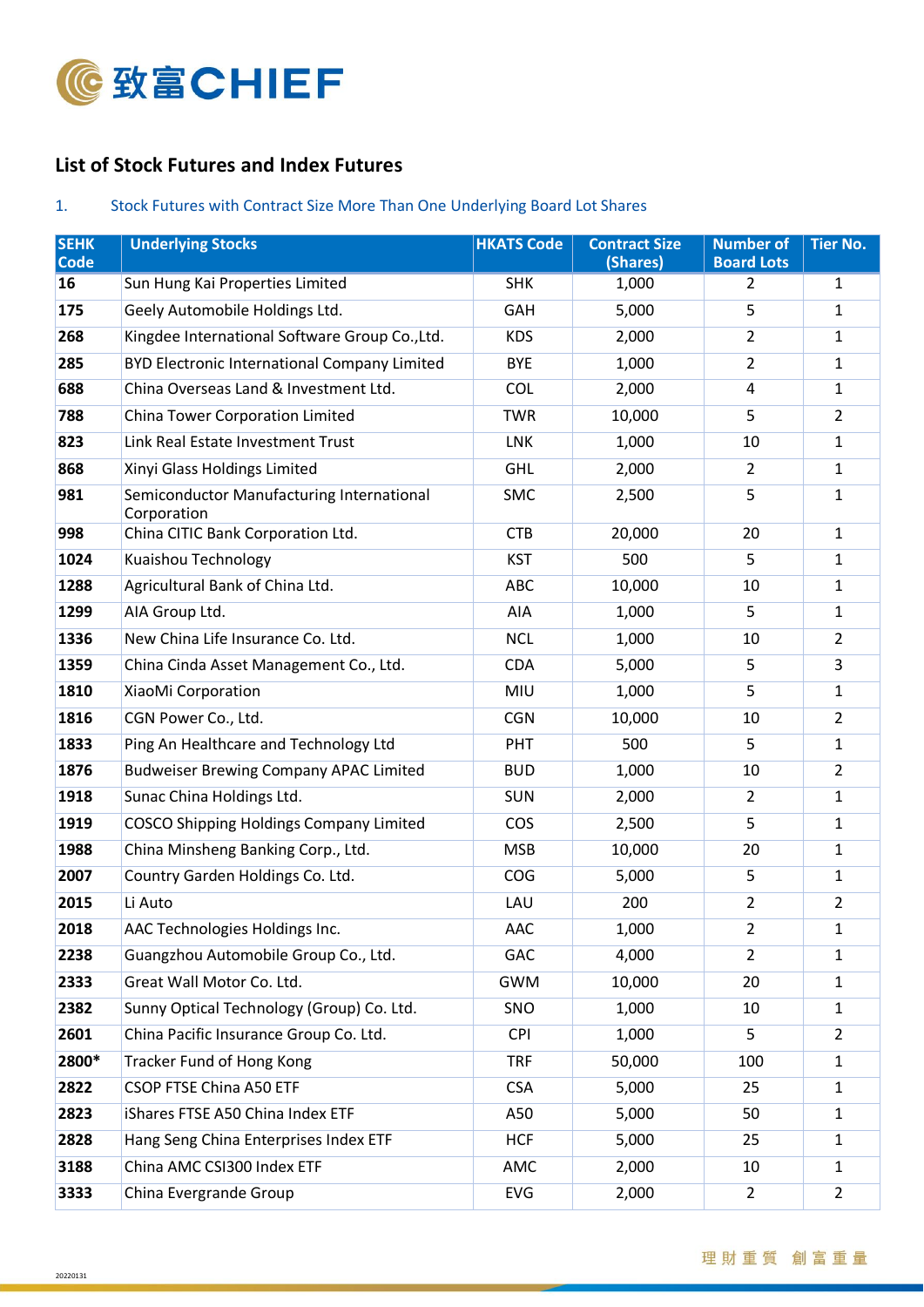

| 3690 | <b>Meituan Dianping</b>                           | <b>MET</b> | 500    | 5  | $\mathbf{1}$   |
|------|---------------------------------------------------|------------|--------|----|----------------|
| 3888 | Kingsoft Corporation Ltd.                         | <b>KSO</b> | 1,000  | 5  | 1              |
| 3993 | China Molybdenum Company Limited                  | <b>MOL</b> | 9,000  | 3  | 1              |
| 6030 | CITIC Securities Co. Ltd.                         | <b>CTS</b> | 1,000  | 2  | $\overline{2}$ |
| 6060 | ZhongAn Online P & C Insurance Company<br>Limited | ZAO        | 1,000  | 10 | 1              |
| 6618 | JD Health International Inc.                      | <b>JDH</b> | 500    | 10 | $\mathbf{1}$   |
| 6837 | Haitong Securities Co. Ltd.                       | HAI        | 10,000 | 25 | 1              |
| 9618 | JD.com, Inc.                                      | <b>JDC</b> | 500    | 10 | $\mathbf{1}$   |
| 9626 | Bilibili Inc.                                     | <b>BLI</b> | 60     | 3  | 1              |
| 9633 | Nongfu Spring Company Limited                     | <b>NFU</b> | 1,000  | 5  | $\mathbf{1}$   |
| 9868 | XPeng, Inc.                                       | <b>PEN</b> | 200    | 2  | 1              |
| 9888 | Baidu, Inc.                                       | <b>BIU</b> | 150    | 3  | 1              |
| 9898 | Weibo                                             | <b>WEB</b> | 100    | 3  | 1              |
| 9961 | Trip.com Group Limited                            | <b>TRP</b> | 150    | 3  | $\mathbf{1}$   |
| 9988 | Alibaba Group Holding Ltd.                        | <b>ALB</b> | 500    | 5  | 1              |
| 9999 | NetEase                                           | <b>NTE</b> | 500    | 5  | $\mathbf{1}$   |

## 2. Stock Futures with Contract Size Equal to One Underlying Board Lot Shares

| <b>SEHK</b><br><b>Code</b> | <b>Underlying Stocks</b>                    | <b>HKATS Code</b> | <b>Contract Size</b><br>(Shares) | <b>Tier No.</b> |
|----------------------------|---------------------------------------------|-------------------|----------------------------------|-----------------|
| 1                          | CK Hutchison Holdings Ltd.                  | <b>CKH</b>        | 500                              | 1               |
| $\overline{2}$             | <b>CLP Holdings Limited</b>                 | <b>CLP</b>        | 500                              | 1               |
| 3                          | The Hong Kong and China Gas Company Limited | <b>HKG</b>        | 1,000                            | 2               |
| 4                          | The Wharf (Holdings) Limited                | <b>WHL</b>        | 1,000                            | 1               |
| 5                          | <b>HSBC Holdings Plc.</b>                   | <b>HKB</b>        | 400                              | 2               |
| 6                          | Power Assets Holdings Limited               | <b>HEH</b>        | 500                              | $\overline{2}$  |
| 11                         | Hang Seng Bank Limited                      | <b>HSB</b>        | 100                              | 2               |
| 12                         | Henderson Land Development Company Limited  | <b>HLD</b>        | 1,000                            | 1               |
| 17                         | New World Development Company Limited       | <b>NWD</b>        | 1,000                            | $\overline{2}$  |
| 19                         | Swire Pacific Limited 'A'                   | <b>SWA</b>        | 500                              | 1               |
| 23                         | The Bank of East Asia, Limited              | <b>BEA</b>        | 200                              | 3               |
| 27                         | Galaxy Entertainment Group Ltd.             | <b>GLX</b>        | 1,000                            | 1               |
| 66                         | <b>MTR Corporation Limited</b>              | <b>MTR</b>        | 500                              | 2               |
| 241                        | Alibaba Health Information Technology Ltd.  | <b>ALH</b>        | 2,000                            | 1               |
| 267                        | <b>CITIC Limited</b>                        | <b>CIT</b>        | 1,000                            | 3               |
| 386                        | China Petroleum & Chemical Corporation      | <b>CPC</b>        | 2,000                            | 3               |
| 388                        | Hong Kong Exchanges and Clearing Limited    | <b>HEX</b>        | 100                              | 1               |
| 700                        | Tencent Holdings Ltd.                       | <b>TCH</b>        | 100                              | 1               |
| 728                        | China Telecom Corporation Limited           | <b>CTC</b>        | 2,000                            | 3               |